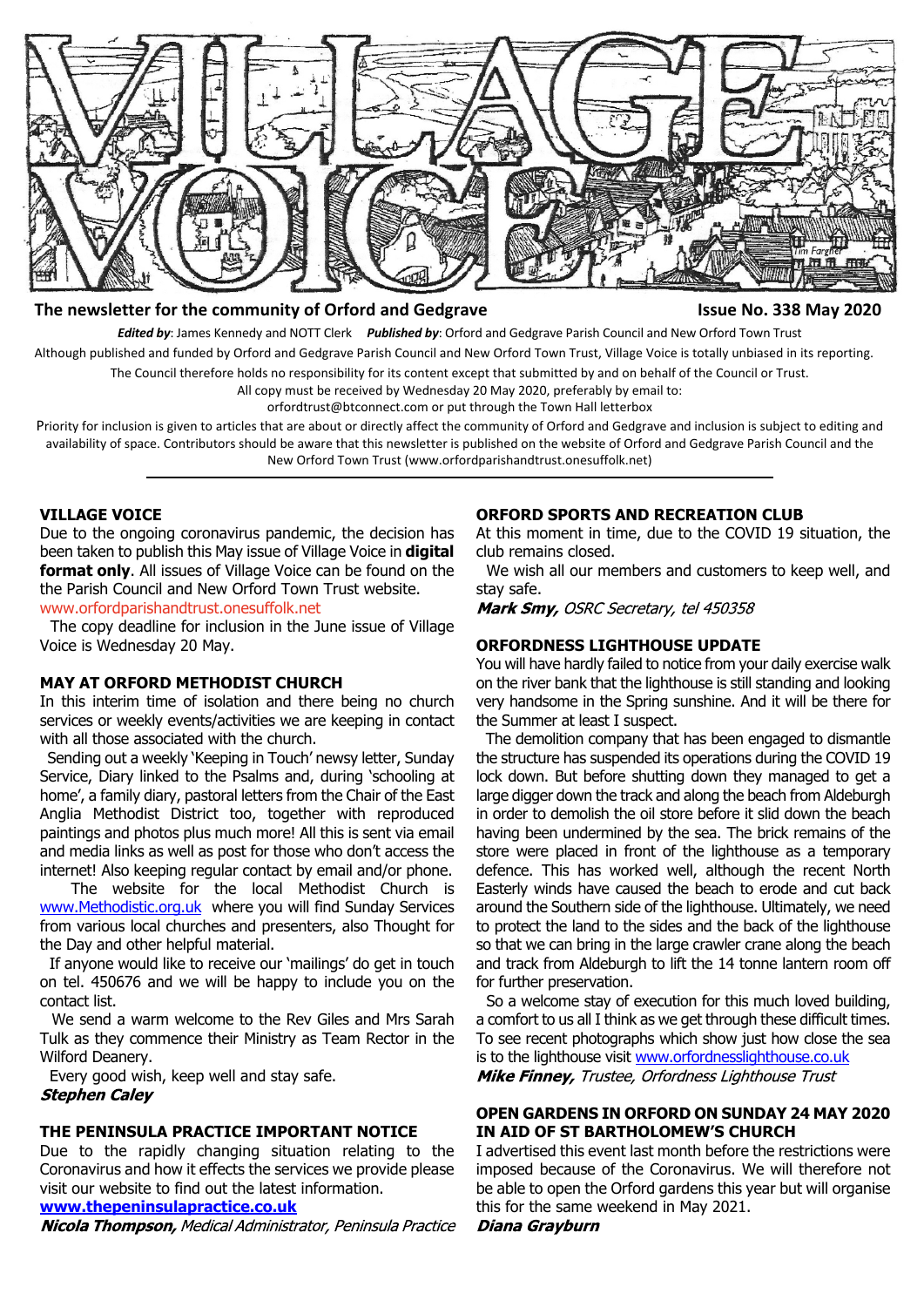#### **ORFORD AND DISTRICT GARDENING CLUB**

As I write we have another most beautiful day and one which we will spend outside in our field and garden... Even if you have never gardened or paid attention to wildflowers and wildlife, I expect you are doing or wanting to do that now. There is much in the media but here are a few ideas from me:

Make your outside space more wildlife friendly by:

- leaving your lawn uncut for longer
- fill your borders with nectar rich flowers  $-$  single petal ones so bees and insects can reach in
- allow some 'wildflowers' to make themselves at home – honesty, corncockle, poppies even Alexanders!
- encourage your trees and hedges to suit birds  $-$  Cotoneaster self-seeds everywhere with us as do teasels which grow in one year and make the teasel in the next  $-$  get some bird boxes and plant climbers – we had a Wren nesting last year in one of our roses – we're hoping the Swifts will arrive on 7 May to make homes in our new boxes
- leave a patch of nettles, the butterflies love them
- leave a woodpile or rough patch for little animals and start your own compost heap
- put out water even if it is just a saucer for tired bees and birds

Places to look:

- The National Trust are showing their gardens off
- Sarah Raven does a weekly recording about what to do this week
- The National Gardens Scheme is doing virtual tours so take a look at those places you've always wanted to go
- RSPB for advice and ideas
- The Suffolk Wildlife Trust for beautiful photos

 Grow some vegetables even if you haven't before! Beans and salad are a great place to start. Put them in with your flowers! You can get seeds online, plants from The Orford Store and Ladybird. The Gardening Club visited last year and had a tour of this family business.

 If you fancy trying out a new plant then Woottens of Wenhaston is delivering. Luci Skinner from there is speaking to us at our November meeting this year.

Polly Sharkey, creativefutures98@btinternet.com 01394 450959

#### **HERE TOGETHER: TODAY AND TOMORROW St Elizabeth Hospice launches urgent appeal for support**

While preparing to cope with the impact of Coronavirus on its end of life care and bereavement services over the coming weeks, St Elizabeth Hospice has launched an urgent appeal to the public to support their local hospice in light of all fundraising events being postponed and all 31 retail shops closing.

 The clinical staff at St Elizabeth are working in partnership with the NHS and partners at speed to significantly expand our services both in the community and at the hospice in response to Coronavirus, whilst continuing to care for patients with non-Covid end of life and palliative care needs.

 A new rapid response co-ordination centre has been created in the past week to cope with the expected increase in demand for clinical advice and end of life care in the community, doubling the capacity of the hospice's existing OneCall telephone advice helpline.

 Last year, the hospice cared for over 3,000 Suffolk patients and their families at a cost of £10.5m, of which 75% was raised by the community through the shops and local fundraising  $-$  income-generating activities which are now impossible due to social distancing and self-isolation.

Chief Executive Ru Watkins has called on the local community to support the hospice's new 'Here Together' appeal to highlight the role of St Elizabeth at the clinical frontline of the current pandemic and to make sure that its end of life care can continue unaffected when the crisis is over: 'Every family who has come into contact with our consultants, doctors, nurses, carers and volunteers over the years knows how dedicated they are to our local community. We are still here with our patients delivering the care they need today so ask everyone to support our efforts together.'

 With all fundraising events postponed or cancelled, many supporters are looking for alternative ways to support the hospice. As local supporter Wendy Goddard says, 'St Elizabeth Hospice was there for me and my family when my daughter Zoe sadly passed away and their support was outstanding. Last month I was due to hold a Charity Night for 300 people to raise funds to support the hospice but sadly this has had to be postponed. I would ask you to do what you can in this time of need to support our local hospice together.'

 The 'Here Together' appeal is being launched across the hospice's social media platforms to raise awareness of St Elizabeth's frontline role in continuing to care for some of Suffolk's most vulnerable patients throughout the pandemic and our shared commitment as a community to protecting its vital services today and tomorrow.

 To donate to the appeal, visit the hospice Just Giving appeal and a state of the control of the control of the control of the control of the control of the control of https://www.justgiving.com/campaign/SEHCoronavirusAp peal or call the hospice on 01473 723600.

 To find out how to get involved or fundraise for us then please contact your hospice community fundraiser, **Beth Condie at beth.condie@stelizabethhospice.org.uk or call 07900 653972**.